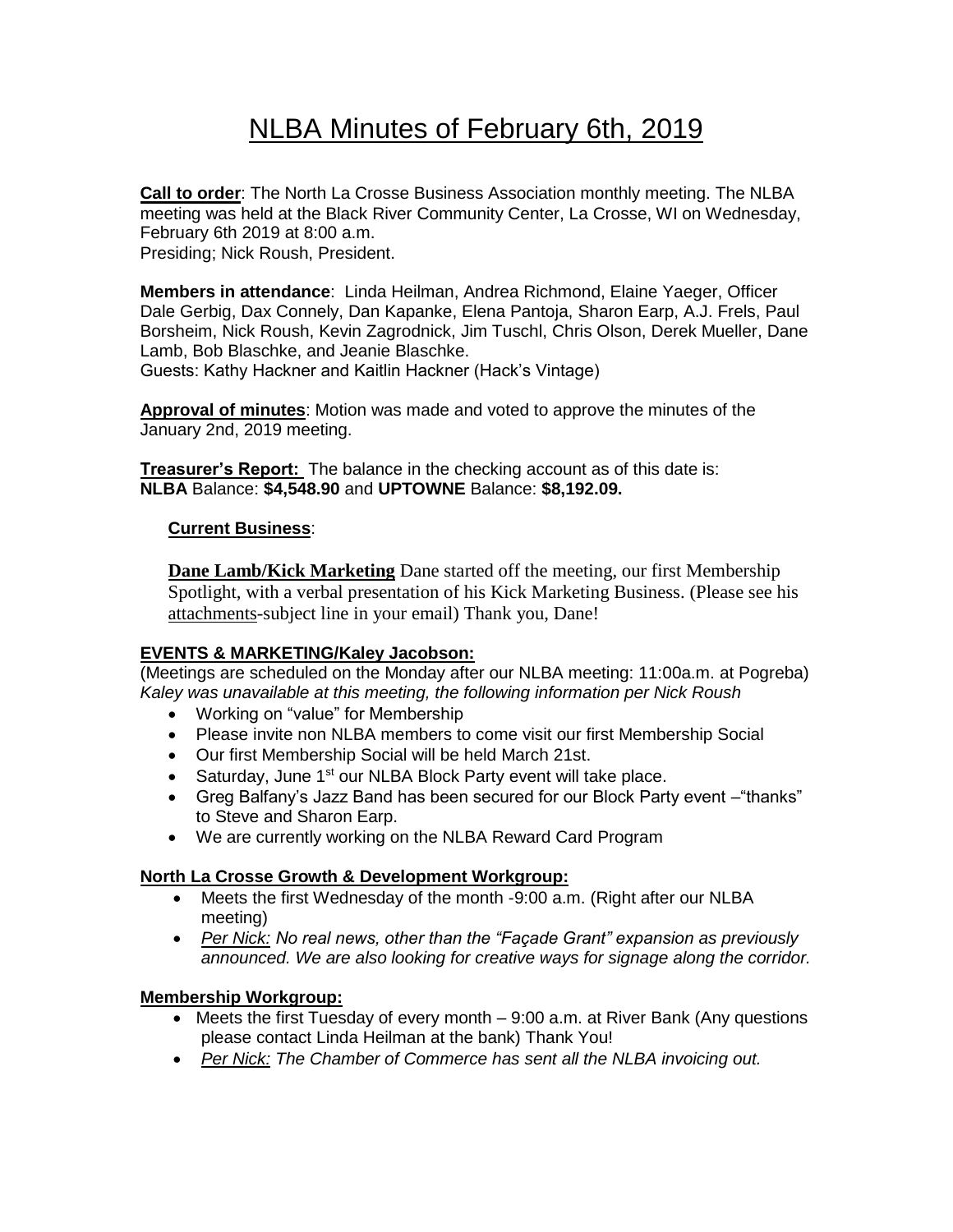## **2019 Board Nominations/Elections:**

• Chris Olson, Dan Kapanke and Elaine Yaeger were elected as NLBA Board Members for two year duration (2019 – 2021). "Congratulations" to each of you!

## **Chamber of Commerce: Vicki Markussen**

• Not available at this meeting

## **Andrea Richmond: Council Member**

- Andrea reported that Jay Odegaard remains as interim Park Director
- Andrea will connect with Randy Turtenwald on the Eagle Watch Statue- "progress"
- Andrea encouraged involvement on the upcoming Gillette Street project
- Andrea Richmond's proposed Amendment to 2019-2023 CIP Budget (Budget Year 2019)
- **INFRASTRUCTUE STREETSCAPING**/HWY 53 Corridor Streetscape
- *Revised Project Description:* Miscellaneous improvements to the corridor from I-90 to the La Crosse River. Improvements include installation of planters, repair/maintenance of existing light poles, installation of new light poles, repair or replacement of new trash cans, installation of wayfinding/signage, improvements to bus stops, installation of water fountains, improvements to public green spaces, stormwater management improvements, benches, and funding for the Update North La Crosse Façade Improvement Grant Program to be used within the Hwy 53 Corridor Plan boundary from Logan Street to I-90-Exit 3.

## **Officer Dale Gerbig:**

- Officer Gerbig is currently the new "District Director" in five districts
- The State Convention for community police officers will be held in La Crosse the first week in February 2020 at the Radisson Center
- Officer Gerbig will be working with A.J. Frels (LCCVB) on this convention

**Paul Borshiem:** Paul informed the NLBA there will be many changes in the coming years with the North Side Oktoberfest activities. The Oktoberfest Board will be facing hard decisions that will affect North La Crosse.

## **Barb Janssen: Council Member**

• Not available at this meeting

## **Scott Neumeister: Council Member**

• Not available at this meeting

## **Explore La Crosse: at explorelacrosse.com (A.J. Frels)**

- LCCVB has relocated their local digital billboards. You will now find their outdoor advertising in the double-sided billboards near the Harley Shop. They will continue to promote local events and festivals.
- Discover Wisconsin episode is complete. We are sharing the show with other communities and promoting craft beverage facilities throughout the state. The show will air on March 23rd & 24th, June 29th & 30th<sup>h</sup> of 2019 as well as September 5<sup>th</sup> & 6th of 2020.
- Michelle worked the Travel & Adventure Show in Chicago last month.